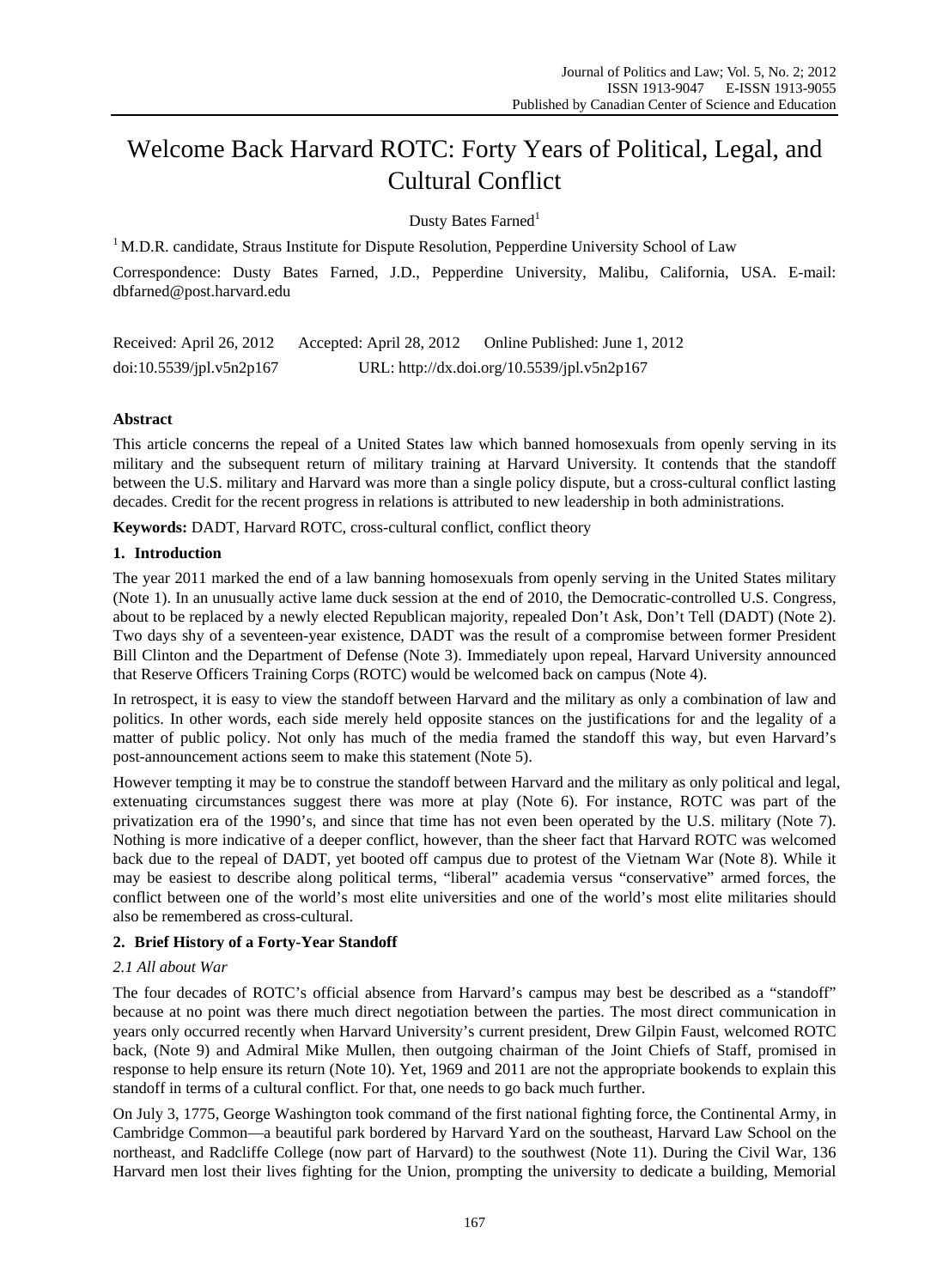Hall, to their sacrifice (Note 12). In 1916, the same year ROTC was established by the U.S. government, (Note 13) Harvard became one of the first to open such a program, with over 1,000 students joining and subsequently parading "through Boston in a show of national 'preparedness.'" (Note 14).

In total, about 11,000 Harvard men would serve in World War I, this time prompting the building of Memorial Chapel (Note 15). Countless others, men and women affiliated with Harvard, would go on to serve in World War II, Korea, Vietnam, Kuwait, Afghanistan, Iraq and smaller but equally dangerous and deadly battlefields around the globe. In fact, no school except the military academies themselves has produced more Medal of Honor recipients than Harvard University (Note 16).

Yet, in the midst of unprecedented personal service, there was a forty-year standoff between two of the most powerful institutions in the world. Writing for the Harvard student newspaper in 1968, David Bruck, now a law professor at Washington & Lee University, predicted:

Although a large-scale move by American colleges to abolish ROTC is extremely unlikely, it is possible that many colleges will adopt a policy of dissociation [sic] similar to the one approved by [Boston University] faulty this winter. This possibility arises partly from the increased sensitivity to the military presence on the campuses since the beginning of the Vietnam war. But that is not the most important factor, and even without the war it is quite conceivable that many colleges would soon be trying to reduce the official status enjoyed by ROTC on their campuses (Note 17).

This student article may be the first documentation that the standoff between Harvard University and the U.S. military was more than a political dispute. Still, one year later in 1969, Harvard students protesting the Vietnam War invaded University Hall and set fire to the Marine Corps classroom, prompting the administration's decision to ban ROTC (Note 18). When the war ended, ROTC did not return to campus.

### *2.2 All about Gay Rights*

As a sign that the war issue never entirely went away, in 2009, Faust gave each graduating ROTC cadet a copy of Michael Wlazer's book, *Just and Unjust Wars* (Note 19). However, there was a vast shift in the Harvard ROTC standoff from war policy to the policy against homosexuals in the military. Although it is not known exactly when this shift occurred, it is clear that it predated DADT.

Having been promoted to university president only two years after the violent 1969 protests, Derek Bok was instrumental in the decision to allow Harvard students to participate in the cross-town ROTC program at the Massachusetts Institute of Technology (MIT) (Note 20). Yet, in 1990, Bok wrote to Defense Secretary Dick Cheney, "to protest the policy of excluding homosexuals from the Reserve Officers Training Corps." (Note 21). Bok was outraged at a situation where a Harvard student was dismissed from the MIT program and ordered to pay back his ROTC scholarship simply because he had said he was gay (Note 22). In a *Harvard Law Review* note five years prior, which argued that "courts should recognize homosexuality as a suspect classification under the equal protection clause," reference was made to a case where 'I am a lesbian' without proof of conduct was not adequate grounds for dismissal of an ROTC cadet (Note 23).

In 1992, a writer for the MIT student newspaper proclaimed, "Clinton's victory on Tuesday may render moot the controversy over the ban on gays in the Reserve Officers Training Corps (ROTC), a Department of Defense policy which conflicts with MIT's nondiscrimination policy." (Note 24). Having signed up for ROTC at the University of Arkansas prior to leaving for England as a Rhodes Scholar, President Clinton had some first-hand knowledge of the program (Note 25). However, despite campaign promises to end sexual orientation discrimination in the military, Clinton reluctantly accepted DADT in 1993 (Note 26).

Larry Summers, who served under President Clinton as Secretary of Treasury, became president of Harvard in 2001 (Note 27). In that position, Summers openly advocated for the recognition of ROTC (Note 28). For the first time in a long time students were allowed to list ROTC as an activity in their yearbook, and Summers not only allowed a Harvard Yard commissioning ceremony for graduating ROTC cadets but also addressed them each May as keynote speaker (Note 29). The fact his tenure was cut short by faculty strife, probably acknowledges two reasons why Harvard's ROTC ban was not lifted on Summers' watch. As observed by Paul Mawn, a retired Navy officer and chair of the Advocates for Harvard ROTC, during "the 1970's, it was the undergraduates who got everything started. Now, it's flipped. It's the tenured faculty who are very vocal." (Note 30).

Indeed, besides shifting from the Vietnam War to Gay Rights, there was a shift in the second half of this standoff from student to faculty opposition. Between Harvard presidents Bok and Summers, there was Neil Rudenstine. Before entering academia, Rudenstine had been an Army officer who obtained his commission through the ROTC program at Princeton. When asked what he thought of the newly enacted DADT policy and its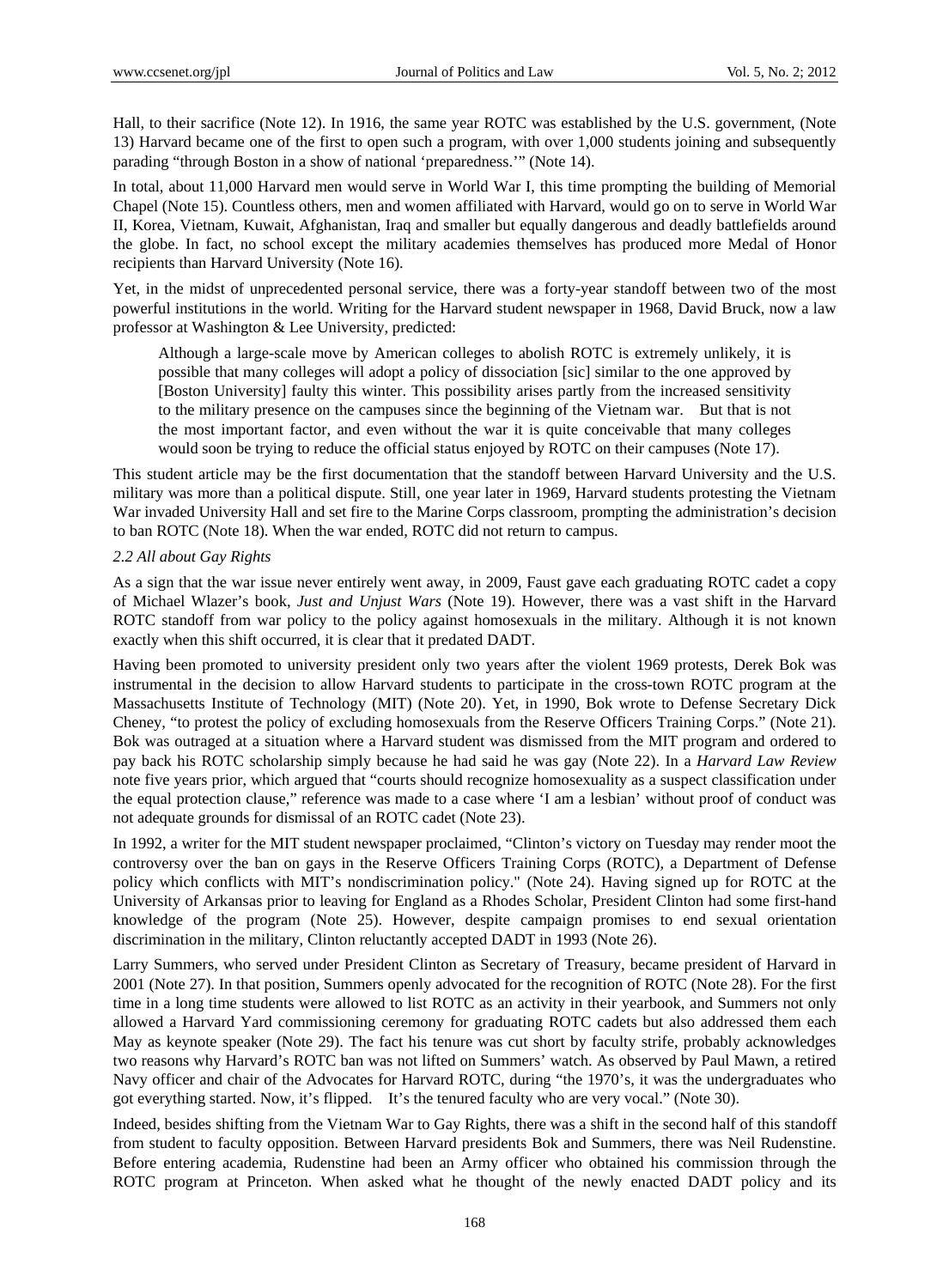consequences for Harvard ROTC, Rudenstine responded, "I have a view. I just think I really ought not to preempt the faculty." (Note 31).

## **3. Characteristic of a Cultural Conflict**

Not long after the passage of DADT, Congress passed the Solomon Amendment, threatening schools which deny access to military recruiters with the loss of federal funding (Note 32). Before being confirmed to the Supreme Court, recall that former dean of Harvard Law School, Elena Kagan, faced some of her toughest questioning on this exact issue (Note 33). Indeed, opposition to the Solomon Amendment seems to have been strongest among the legal academy, with some even noting a cultural element beyond its "policy and politics." (Note 34). Yet, the underlying reason for the Solomon Amendment, schools which were denying access to the military, highlights the existence of a cross-cultural conflict.

Dennis Jacobs, Chief Judge for the U.S. Court of Appeals for the Second Circuit, has noted that "banishment of ROTC from campuses has a counterpart in the longstanding effective ban on recruiting in the law schools." (Note 35). In a harsh rebuke recently delivered at Cornell Law School for what he termed the "legal elite" and their longstanding and unappreciative ways towards the military, Judge Jacobs observed:

No doubt, many people feel strongly about the policy called 'Don't Ask, Don't Tell.' But the cultural alienation I am talking about long pre-dates that Clinton-era policy. It has been said that if you remember the Sixties, you weren't there. But I was there, and I can tell you. This aversion to the military became a strong current in liberal and academic feeling during the Vietnam War; since then it has not abated - or even developed. Young people who have been indoctrinated to feel revulsion for all things military have been taught to attribute that reflex to the policy on gays. As a feeling, it is no doubt sincere, and opposition to the policy is fairly argued, and unresolved. But... [t]he policy on gays in the military is an Act of Congress, and compliance by the military is required by the principle of civilian control. Hostility to the military itself on the ground of its compliance with this Act of Congress is (especially on the part of lawyers) simply ignorant (Note 36).

Richard Posner, the influential Judge for the U.S. Court of Appeals for the Seventh Circuit, has also addressed the issue of elite law schools shunning military recruiters (Note 37). Posner described an amicus brief justifying this practice, and filed in the U.S. Supreme Court on behalf of Harvard Law School professors, as bordering on "absurd" (Note 38) and "frivolous." (Note 39). Posner also noted "the possibility that by discouraging military recruiters the schools are helping to perpetuate a conservative military culture." (Note 40).

Whether one agrees with Judge Jacobs or Judge Posner, these views represent ones which are difficult to find in academic literature—which is exactly the point (Note 41). Moreover, despite framing it as being about the Vietnam War, then Gay Rights, parties on both sides of the Harvard ROTC standoff have described it as "complex" (Note 42) and "complicated." (Note 43). Such comments might be expected in a cross-cultural conflict, a situation often steered by biases based on both quantifiable and unquantifiable differences.

### *3.1 Actual Differences*

Clearly there are real differences between a school and a military, but measuring those observations are much harder. Using the work of Geert Hofstede, a prominent cross-cultural expert, might provide the most promising guide (Note 44). Both Hofstede's indexes for High & Low Uncertainty Avoidance (UAI) and High & Low Power Distance (PDI) may be used to represent individual or institutional modes of functioning.

A key question in determining tolerance for uncertainty, contended Hofstede, is whether that individual or institution believes rules can be broken (Note 45). Other traits for High UAI, include: "More emotional resistance to change... Hierarchical structures of organizations should be clear and respected... Company rules should not be broken." (Note 46). Traits for Low UAI, include: "Less emotional resistance to change... Hierarchical structures of organizations can be by-passed for pragmatic reasons... Rules may be broken for pragmatic reasons." (Note 47).

While most organizations have a chain of command, none is probably more hierarchical or rule adherent than an armed force. As Judge Jacobs noted, strict hierarchy exists because, "military culture has evolved for reasons indispensable to its role and mission: to prevail in conflict, at risk of life." (Note 48). Yet, while clear differences exist in Uncertainty Avoidance, the cultural difference between Harvard University and the U.S. military may be even clearer in Hofstede's Power Distance Index (Note 49).

Geert Hofstede defined High PDI and Low PDI as "syndromes," in part, to indicate the "undesirability" of being at either extreme (Note 50). For Low PDI, Hofstede noted: "Inequality in society should be minimized." (Note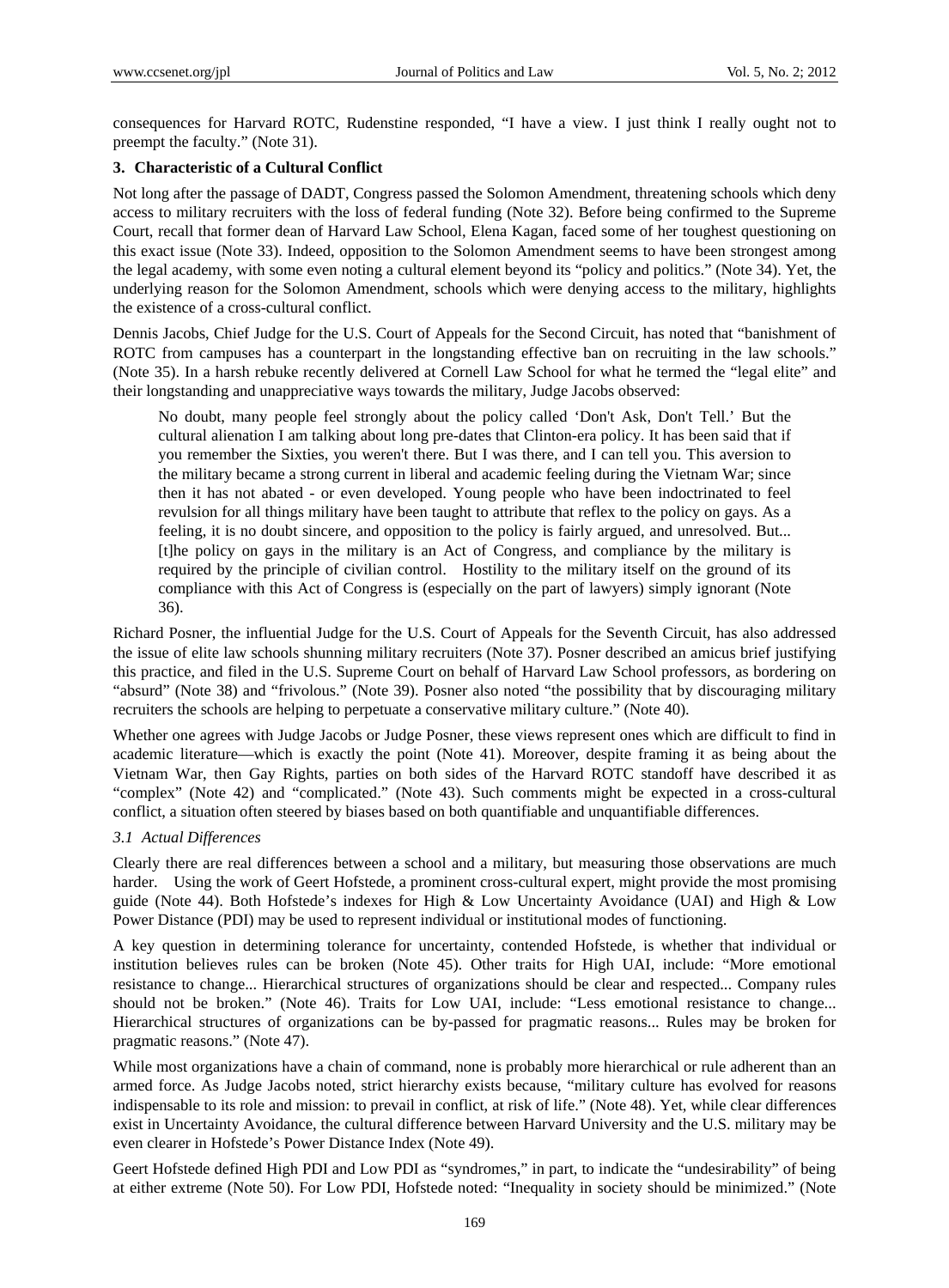51). For High PDI, Hofstede noted: "There should be an order of inequality in this world in which everyone has his rightful place; high and low are protected by this order." (Note 52). Equally telling is what Hofstede contended about methods of social change. Low PDI players believe: "The way to change a social system is by redistributing power." (Note 53). High PDI players believe: "The way to change a social system is by dethroning those in power." (Note 54).

Although the military clearly has a higher Power Distance Index than Harvard, Hofstede never suggested either mode is inherently stronger or weaker. Both sides of the Harvard ROTC standoff, for example, included some of the most powerful parties in the world—institutional and individual. In fact, a key to understanding the conflict's present truce may be recent overlap of some of these influential parties (Note 55).

#### *3.2 Perceived Differences*

As much as the forty-year Harvard ROTC standoff included parties who were different, it also included parties who likely thought of themselves as even more different (Note 56). According to two recent Harvard alumni who participated in ROTC at MIT, for no elective credit towards their degree and at the expense of anonymous donors, "the student handbook caution[ed] students against joining ROTC, remarking that the program is 'inconsistent with Harvard's values.'" (Note 57). Since the early 1970's, when ROTC lost its official presence at Harvard, it has been observed that academia, particularly elite institutions, lean greater to the left (Note 58). Still, elite institutions may not be as liberal as many might assume.

On September 11, 2008, Barack Obama, former editor-in-chief of the *Harvard Law Review* in his campaign to become commander-in-chief of the U.S. military, said that ROTC should be welcomed back (Note 59). The crowd at Columbia University cheered (Note 60). In 2009, *The Washington Times* reported a similar sentiment: "Polls conducted on campus by Advocates for Harvard ROTC show the majority of students support ROTC and also feel pride in seeing fellow students in uniform." (Note 61). Additionally, as Judge Posner suggested while critiquing opposition to military recruiters at Harvard Law School, "[t]he vast majority of the students at the elite law schools become corporate lawyers and defend the mores and values of giant corporations. Revolutionaries they are not." (Note 62).

In the same light, today's military is more progressive than many likely presume. For instance, it has been argued that the U.S. Supreme Court "was powerfully influenced" by an amicus brief regarding similar military policy when it decided to uphold affirmative action at the University of Michigan Law School (Note 63). Moreover, while three Air Force professors recently argued DADT only existed because a "culture has been created and defended by a military hierarchy increasingly out of touch with majority American culture," (Note 64) few lobbied harder in recent years to repeal DADT than the military itself. As reported by *The Washington Post*, repeal only "came after an exhaustive Pentagon review found that allowing gays to serve openly posed a 'low risk' of disruption and that a large majority of troops expected that it would have little or no effect on their units." (Note 65). Indeed, with the end of DADT also comes the recognition that the U.S. military accepted homosexuals long before the overwhelming majority of American states (Note 66).

### **4. Conclusion**

In the "vigorous" dissent to the U.S. Supreme Court case *Romer v. Evans*, authored by Justice Scalia and joined by Justices Rehnquist and Thomas, it was argued that gay rights is a "cultural debate" for which the "Court has no business...." (Note 67). At least one legal scholar vehemently agreed (Note 68). Yet *United States v. Virginia*, decided the same year as *Romer* and ordering Virginia Military Institute to accept women (the last military school in the U.S. which had not), clearly demonstrates that conflicts may be political, legal, and cultural (Note 69). The fact that some at Harvard still refuse to welcome back ROTC, post Vietnam and DADT, only furthers this reality (Note 70).

#### **Acknowledgements**

Dusty Bates Farned, J.D., participated in Harvard ROTC for one term at MIT. He wishes to thank Ms. Betsi Nelson, Dr. William Spracher, and the JPL editors for their gracious reviews and support.

### **References**

- Allsep, L. M., Levy, D. A., & Parco, J. E. (2011, February). The cultural war within: Reconciling policy change and military culture after DADT. *Armed Forces Journal*. Retrieved from http://armedforcesjournal.com/2011/02/5363912/.
- Arriola, E. R. (2005). Democracy and Dissent: Challenging the Solomon Amendment as a Cultural Threat to Academic Freedom and Civil Rights. *Saint Louis University Public Law Review, 24,* 149-167.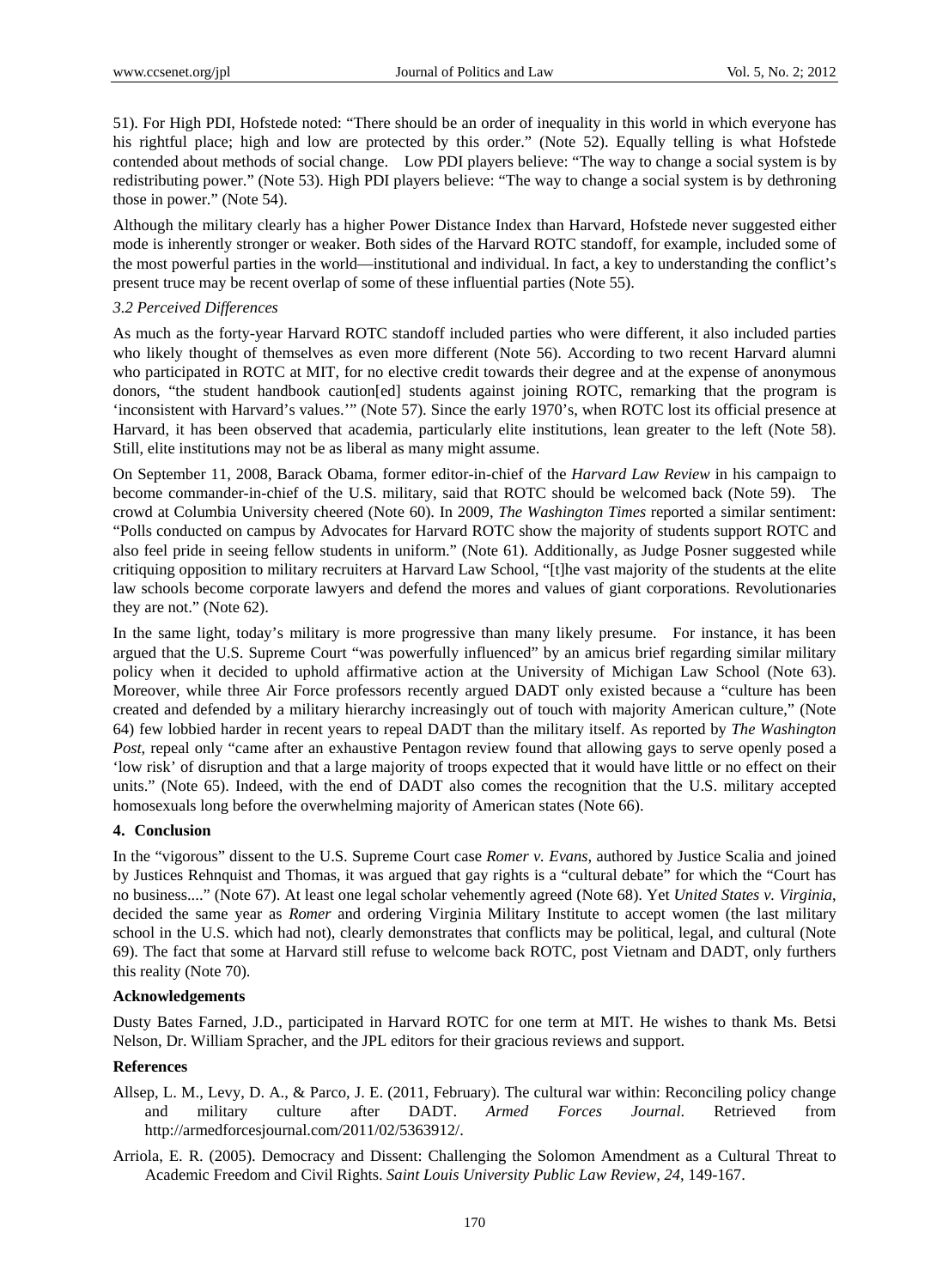- Bill Clinton's Draft Letter (1992, February 12). *Public Broadcasting Service*. Retrieved from http://pbs.org/wgbh/pages/frontline/shows/clinton/etc/draftletter.html.
- Bruck, D. I. (1968, March 14). A History of ROTC: On to Recruitment. *Harvard Crimson.* Retrieved from http://thecrimson.com/article/1968/3/14/a-history-of-rotc-on-to/.
- Carmichael, M. (2011, September 21). ROTC back at Harvard after 40 years: Navy is first branch to have privileges restored. *Boston Globe.* Retrieved from http://articles.boston.com/2011-09-21/news/30185408\_1\_harvard-students-drew-faust-harvard-university-p resident.
- Cjm13 (2010, May 11). Kagan, Harvard, and ROTC. *Harvard Republican Oasis blog*. Retrieved from http://harvardrepublicans.wordpress.com/2010/05/11/kagan-harvard-and-rotc.
- Coffin, S. (2012, April 10). A University without a Country?. *Harvard Political Review*. Retrieved from http://hpronline.org/harvard/a-university-without-a-country/.
- de Vise, D. (2009, October 16). Academic Progress, a Slow Cultural Shift at 170-Year-Old VMI. *Washington Post.* **Post**. **Retrieved example 1** *Post***.** *Post***.** *Post***.** *Post***.** *Post***.** *Post***.** *Post***.** *Post***.** *Post***.** *Post***.** *Post.* **<b>***Post. Post. Post. Post. Post. Post. Post.* http://washingtonpost.com/wp-dyn/content/article/2009/10/14/AR2009101403971.html.
- Debbage Alexander, S. E. (2008). A Ban By Any Other Name: Ten Years of "Don't Ask, Don't Tell." *Hofstra Labor and Employment Law Journal, 21,* 403-436.
- Dickinson, L. A. (2006). Public Law Values in a Privatized World. *Yale Journal of International Law, 31,* 383-426.
- "Don't Ask, Don't Tell," 10 United States Code sect. 654 (1993).
- English, B. (2007, September 29). Controversy at Harvard. *Boston Globe*. Retrieved from http://boston.com/news/globe/living/articles/2007/09/29/controversy\_at\_harvard.
- Faust, D. G. (2008, June 4). Remarks at the Harvard ROTC Commissioning Ceremony. *Office of the President*. Retrieved from http://harvard.edu/president/remarks-harvard-rotc-commissioning-ceremony-2008.
- Faust, D. G. (2009, June 3). Harvard ROTC Commissioning Ceremony. *Office of the President*. Retrieved from http://harvard.edu/president/harvard-rotc-commissioning-ceremony-2009.
- Gammill, M. B. (1993, July 30). Rudenstine Speaks on ROTC: President says Faculty to Review Compromise Plan in Fall. *Harvard Crimson*. Retrieved from http://thecrimson.com/article/1993/7/30/rudenstine-speaks-on-rotc-pany-decision.
- Glazer, N. (1996). Academic Freedom in the 1990s. *William Mitchell Law Review, 22,* 479-489.
- Groll, E. J., Weinberg, Z.A.Y., & White, W.N. (2010, November 19). Barriers Remain For ROTC Return. *Harvard Crimson.* Retrieved from http://thecrimson.com/article/2010/11/19/rotc-military-harvard-dont/.
- *Grutter v. Bollinger*, 539 U.S. 306 (2003).
- Guenhenno, C. M. (2007, October 11). ROTC Guard to Greet Faust. *Harvard Crimson*. Retrieved from http://thecrimson.com/article/2007/10/11/rotc-guard-to-greet-faust-a.
- Harden, N. (2010, September 24). Sen. Brown Bashes Harvard's ROTC Ban. *National Review Online*. Retrieved from http://nationalreview.com/blogs/print/247733.
- Harvard Law Review Association (1985). The Constitutional Status of Sexual Orientation: Homosexuality as a Suspect Classification. *Harvard Law Review, 98,* 1285-1309. http://dx.doi.org/10.2307/1340944
- Hofstede, G. (1984). *Culture's Consequences: International Differences in Work-Related Values* (abridged ed.). Newbury Park, CA: SAGE.
- Hurley, B. L. (2009, August 13). Harvard, ROTC face off. *Washington Times*. Retrieved from http://washingtontimes.com/news/2009/aug/13/harvard-rotc-face-off.
- Jacobs, D. (2009). The Military and The Law Elite. *Cornell Journal of Law and Public Policy, 19,* 205-212.
- Jan, T. (2010, December 21). After 4 decades, Harvard opens door to ROTC. *Boston Globe*. Retrieved from http://articles.boston.com/2010-12-21/news/29305139\_1\_rotc-students-harvard-graduate-student-army-rotc.
- Keyes, C. (2011, September 30). Military chaplains allowed to perform same-sex marriages. *CNN*. Retrieved from http://cnn.com/primary/\_s48zlS-iLuJd0NmUKI.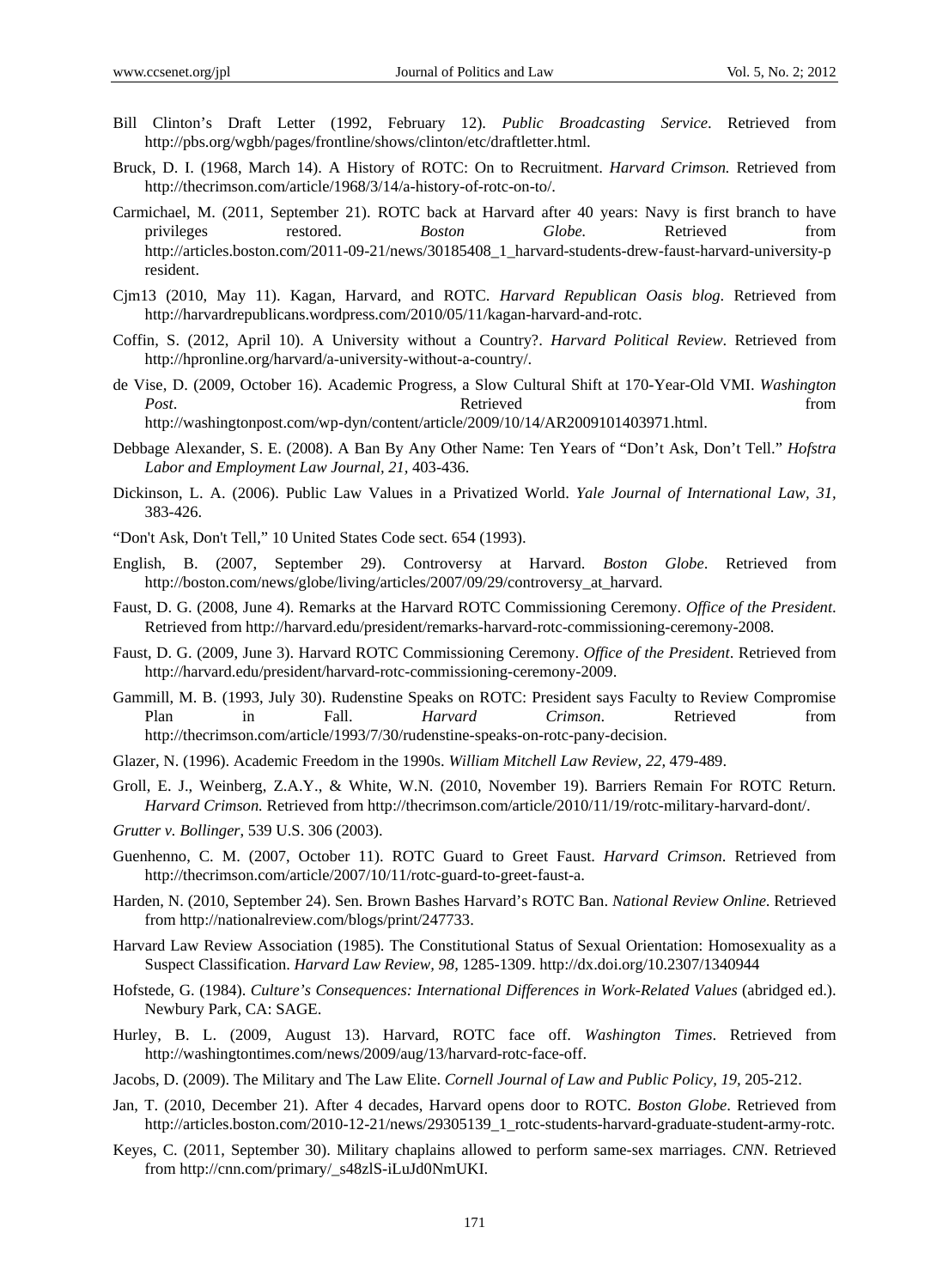- Kim, H. S. (1992, November 6). ROTC Ban on Gays Faces Reversal under Clinton. *The Tech*. Retrieved from http://tech.mit.edu/V112/N55/rotc.55n.html.
- Kristol, J., & West, D. (2009, April 18). Harvard and the Marines: Why not give our officers the best education?. *Wall Street Journal*. Retrieved from http://online.wsj.com/article/SB123914908909399225.html.
- Lee, T. H. (2005). University Dons and Warrior Chieftains: Two Concepts of Diversity. *Fordham Law Review, 72,* 2301-2330.
- Lewin, T. (1990, June 15). Harvard Protesting R.O.T.C. Rejection of Homosexuality. *New York Times*. Retrieved from http://nytimes.com/1990/06/15/us/harvard-protesting-rotc-rejection-of-homosexuality.html.
- Lindsay, J. (2011, March 3). Harvard to let ROTC back on campus. *Huffington Post*. Retrieved from http://huffingtonpost.com/2011/03/03/harvard-to-let-rotc-back- n 831115.html.
- MacQuarrie, B. (2010, October 5). For ROTC students, an awkward limbo: Cadets would welcome formal recognition by Harvard. *Boston Globe*. Retrieved from http://boston.com/news/education/higher/articles/2010/10/05/at\_harvard\_rotc\_students\_in\_an\_awkward\_li mbo/.
- O'Connor, B. W. (2009, April 12). Harvard's ROTC pioneer. *MetroWest Daily News*. Retrieved from http://metrowestdailynews.com/opinion/x1096997451/OConnor-Harvards-ROTC-pioneer.
- O'Keefe, E. (2010, December 28). DADT is repealed by Senate; bill awaits Obama's signing. *Washington Post*. Retrieved from http://washingtonpost.com/wp-dyn/content/article/2010/12/18/AR2010121801729.html.
- Oliphant, J. (2010, June 30). GOP turns up the heat: High court nominee Elena Kagan's first day of questioning has some tense moments. *Los Angeles Times*. Retrieved from http://articles.latimes.com/2010/jun/30/nation/la-na-kagan-hearings-20100630.
- Polikoff, N. D. (2003). Ending Marriage As We Know It. *Hofstra Law Review, 32,* 201-232.

Posner, R. A. (2006). A Note on Rumsfeld v FAIR and The Legal Academy. *Supreme Court Review,* 47-57.

Rabkin, J. (1998). Partisan In The Culture Wars. *McGeorge Law Review, 30,* 105-115.

*Romer v. Evans*, 517 U.S. 620 (1996).

- Secretary of the Navy Public Affairs. (2011, March 3). Navy ROTC Returns to Harvard. *Navy News Service*. Retrieved from http://www.navy.mil/search/display.asp?story\_id=58916&page=2.
- Service Nation Presidential Forum (2008, September 11). *Rubenstein Communications*. Retrieved from http://servnat.3cdn.net/faa64b554678d74662\_yum6bhf3w.pdf.

"Solomon Amendment," 10 United States Code sect. 983 (1996).

*United States v. Virginia*, 518 U.S. 515 (1996).

Young, P. (1972). *George Washington's Army*. Oxford, England: Osprey.

#### **Notes**

Note 1. "Don't Ask, Don't Tell" (1993).

Note 2. O'Keefe (2010).

Note 3. O'Keefe (2010).

Note 4. Jan (2010); Lindsay (2011). Harvard was the not the only university to ever ban ROTC, but it was the first to make an "about-face" after the repeal of DADT.

Note 5. Carmichael (2011). After announcing the return of ROTC, Harvard still waited nine months until the exact day DADT became ineffective to officially welcome back the first ROTC unit.

Note 6. Harden (2010). Harden concluded, sarcastically, "Of course, we all know Harvard's ban has nothing to do with the sanctimonious anti-militarism of the liberal elite who run the place."

Note 7. Dickinson (2006) 392.

Note 8. Kristol & West (2009).

Note 9. Jan (2010).

Note 10. Groll *et al.* (2010).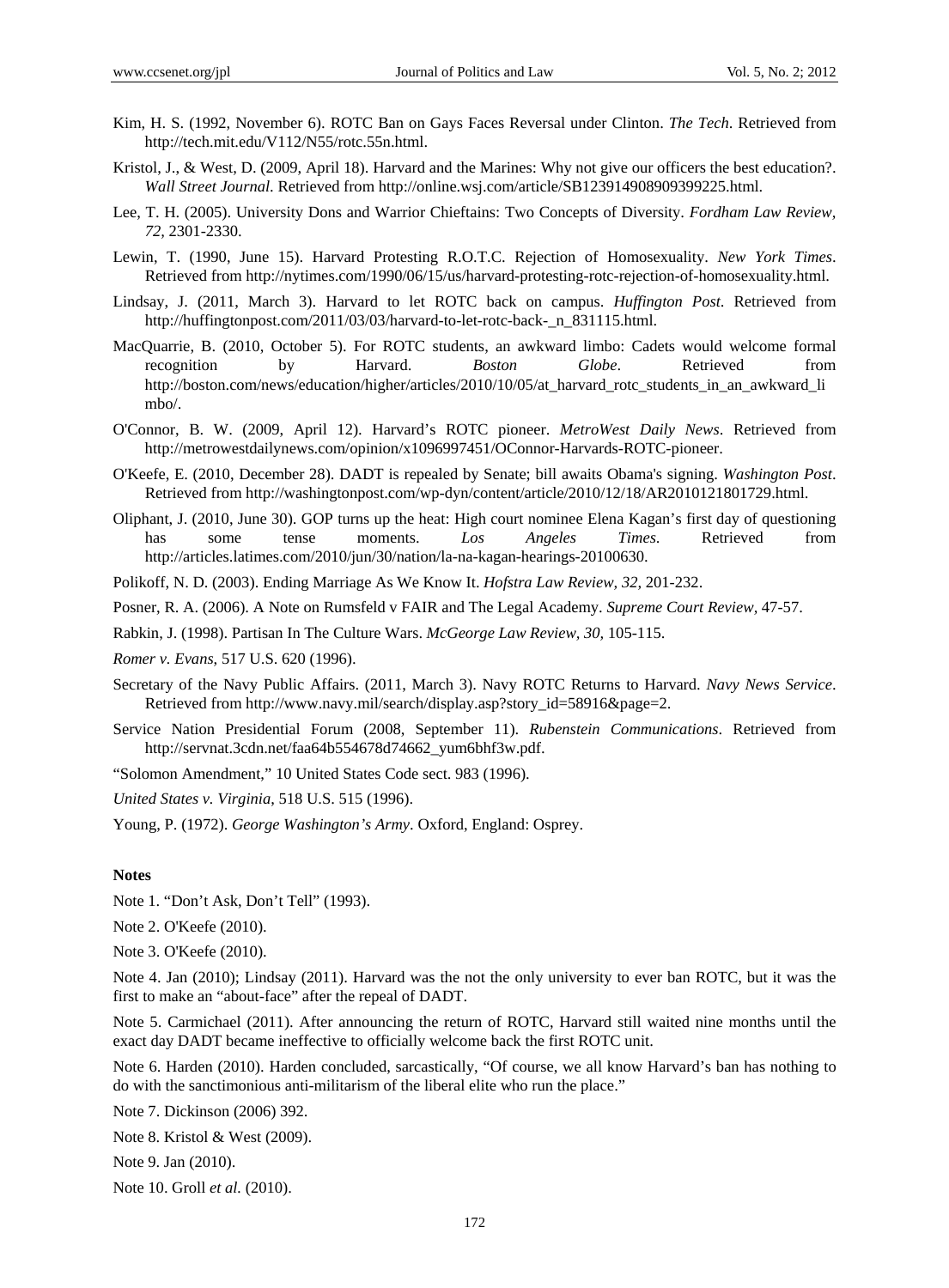Note 11. Young (1972) 3.

Note 12. Faust (2008).

Note 13. Bruck (1968).

Note 14. Faust (2008); Kristol & West (2009).

Note 15. Faust (2008).

Note 16. MacQuarrie (2010).

Note 17. Bruck (1968).

Note 18. Kristol & West (2009).

Note 19. Faust (2009).

Note 20. O'Connor (2009) A17. Derek Bok was Dean of Harvard Law School from 1968 until 1971, when he then became university president for the first time (serving in that capacity again on an interim basis between Summers and Faust). In 1973, Harvard College accepted Chuck DePriest, great-grandson of Oscar DePriest (born in Florence, Alabama, but moved to Chicago, Illinois, where he became the first black elected to Congress post-Reconstruction). DePriest wanted to participate in ROTC, but this option no longer existed for Harvard students. As told in an essay by a fellow Harvard student also denied the ability to participate in ROTC, DePriest eventually won the support of President Bok, who "quietly approved the MIT arrangement."

Note 21. Lewin (1990) A17.

Note 22. Lewin (1990) A17.

Note 23. Harvard Law Review Association (1985) 1287, 1295-96.

Note 24. Kim (1992).

Note 25. Bill Clinton's Draft Letter (1992).

Note 26. Alexander (2003-4) 408-9.

Note 27. English (2007).

Note 28. English (2007).

- Note 29. English (2007).
- Note 30. English (2007).
- Note 31. Gammill (1993).
- Note 32. "Solomon Amendment" (1996).
- Note 33. Oliphant (2010).

Note 34. Arriola (2005) 151.

- Note 35. Jacobs (2009) 207.
- Note 36. Jacons (2009) 207.

Note 37. Posner (2006).

Note 38. Posner (2006) 50.

Note 39. Posner (2006) 52.

Note 40. Posner (2006) 57.

Note 41. Glazer (1996) 487-8. Following a lengthy discussion of a Harvard faculty report opposing ROTC based on DADT, Glazer a long-time Harvard professor concluded: "Only one faculty member, Harvey Mansfield, made a lengthy and reasoned presentation in opposition to the report, and two others spoke against parts of the report. Where were the others?, one wondered."

Note 42. Guehenno (2007).

Note 43. cjm13 (2010).

Note 44. Hofstede (1984).

- Note 45. Hofstede (1984) 118-9.
- Note 46. Hofstede (1984) 132.